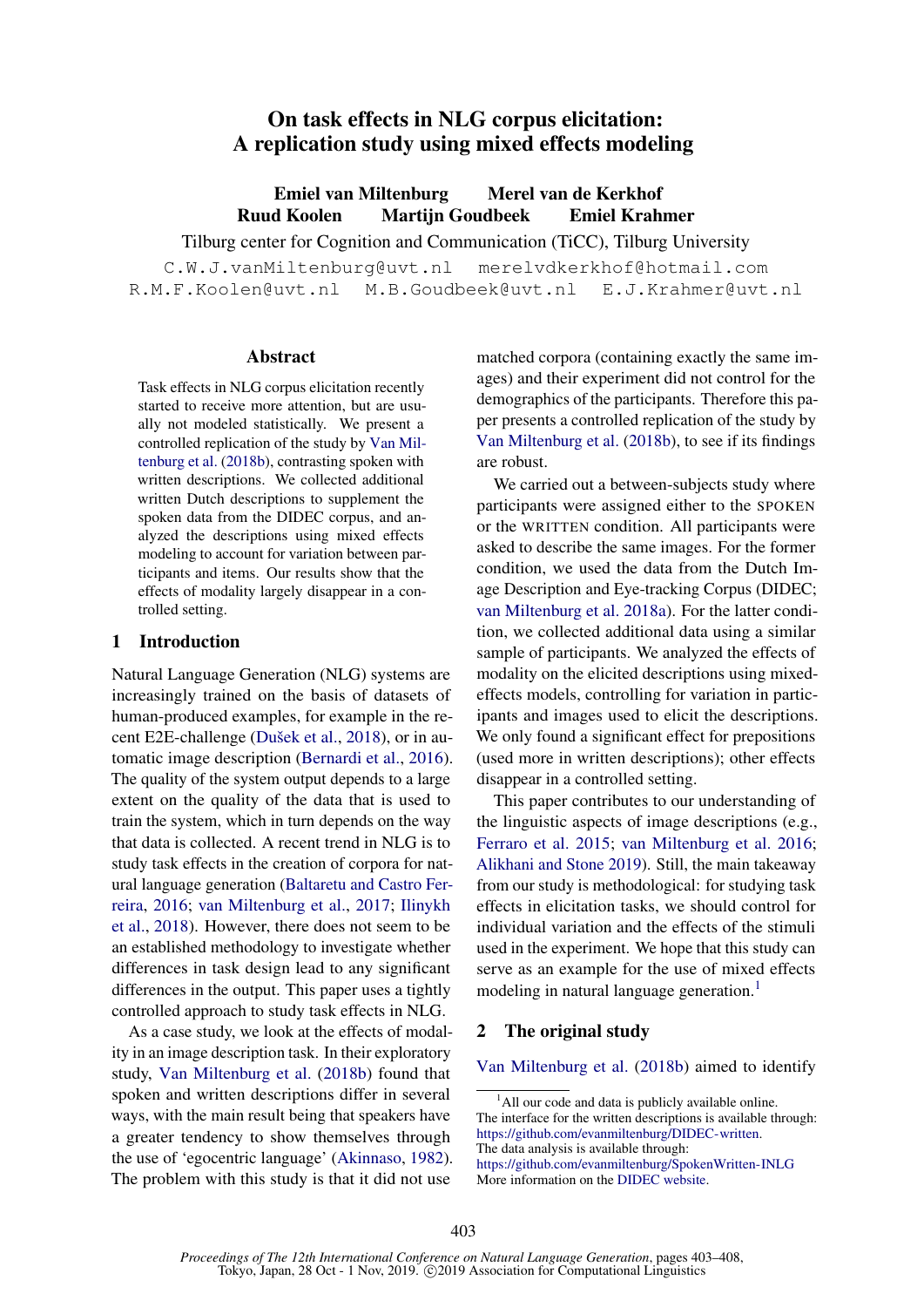<span id="page-1-0"></span>

| Feature                     | Terms                                                                                 |
|-----------------------------|---------------------------------------------------------------------------------------|
| Consciousness-of-projection | Lijkt, waarschijnlijk, misschien, duidelijk, mogelijk, zeker, vermoedelijk, eigenlijk |
| <b>Negations</b>            | Geen, niet, niemand, nergens, noch, nooit, niets                                      |
| Positive allness            | Alle, elke, iedere, iedereen                                                          |
| Pseudo-quantifiers          | Veel, vele, weinig, enkele, een paar, een hoop, grote hoeveelheid, kleine hoeveelheid |
| Self-reference              | Ik, me, mij                                                                           |

Table 1: Terms that were used for each feature. We added *vermoedelijk* ('presumably'), and *eigenlijk* ('actually').

differences between spoken and written image descriptions in both English and Dutch. Since our replication is carried out in Dutch, we will focus on the Dutch part of the original experiment.

Data. For the written sample, [Van Miltenburg](#page-5-0) [et al.](#page-5-0) used crowdsourced Dutch descriptions for the Flickr30K validation split (1000 images, 5 descriptions per image, collected by [van Miltenburg et al.](#page-5-4) [2017\)](#page-5-4). For the spoken descriptions, they used the Dutch Image Description and Eye-tracking Corpus (DIDEC; [van Miltenburg et al.](#page-5-6) [2018a\)](#page-5-6). This dataset contains 307 different images from the MS COCO dataset, with 14–16 spoken descriptions per image. The authors measured the following kinds of dependent variables:

LENGTH: Token length (in syllables or in characters), description length (in tokens). Both are measured after tokenizing the text.

PART-OF-SPEECH: (Attributive) adjectives, adverbs, prepositions. These are detected using a part-of-speech tagger (SpaCy 2.0.4).

SEMANTIC CATEGORIES: negations (*no, not*), pseudo-quantifiers (*few, lots*), consciousness-ofprojection terms (*seem, appear, maybe*, positive allness terms (*all, every*), and self-reference terms (*I, me, my*) are detected by matching word tokens with a word list. Table [1](#page-1-0) provides an overview.

OTHER: Propositional Information Density (PID; [Turner and Greene](#page-5-9) [1977\)](#page-5-9), which corresponds to the average number of propositional ideas per word in a text, and is computed through an external tool [\(Marckx,](#page-5-10) [2017\)](#page-5-10). Mean-segmental type-token ratio (MSTTR; [Johnson](#page-5-11) [1944\)](#page-5-11), which is a measure of diversity (the average number of types per segment).

Findings. [Van Miltenburg et al.](#page-5-0) [\(2018b\)](#page-5-0) found no consistent differences between spoken and written descriptions for token length, MSTTR, PID, or the use of adjectives or prepositions. The authors did find that spoken descriptions are longer, and contain more adverbs, negations, positive allness terms, self-reference terms, pseudo-quantifiers, and consciousness-of-projection terms. This led them to conclude that speakers have a greater tendency to show themselves through the use of 'egocentric language' [\(Akinnaso,](#page-4-0) [1982\)](#page-4-0). What the authors mean by this is that spoken descriptions are not just neutral and detached, but that they also tend to communicate something about the observer who generated the description. For example, if a participant says that some entity X *looks like* or *might be* a sheep (i.e., describing the entity using consciousness-ofprojection terms), then their description also signals their uncertainty about whether X is a sheep or not. Written descriptions typically avoid this kind of language [\(Akinnaso,](#page-4-0) [1982\)](#page-4-0).

Limitations. The original study did not control for the content of the images, or for the demographics of the participants. Furthermore, it did not control for the setting: the DIDEC dataset was collected in a laboratory setting, whereas the written sample was collected through a crowdsourcing task. This makes it hard to determine whether the results were actually due to the difference in modularity, and not due to any other difference. Hence we set out to provide a controlled replication.

# 3 The current study

The current study was set up to provide a more controlled comparison between spoken and written image descriptions. We collected written descriptions for the images from the Dutch Image Description and Eye-tracking Corpus, so that we could compare these written descriptions to the existing spoken data. We used a different sample of participants from the exact same population (the Tilburg University participant pool) to generate the descriptions, so that we could isolate the effect of modality on the generated descriptions.

Participants. Our participants were 48 Dutch students (33 women, 15 men, with a mean age of 21.6) who earned course credits for their participation. Our study followed standard ethical procedures. We obtained IRB approval for this study, and all participants were asked for their informed consent. Participants were allowed to quit the experiment at any stage and still earn credits.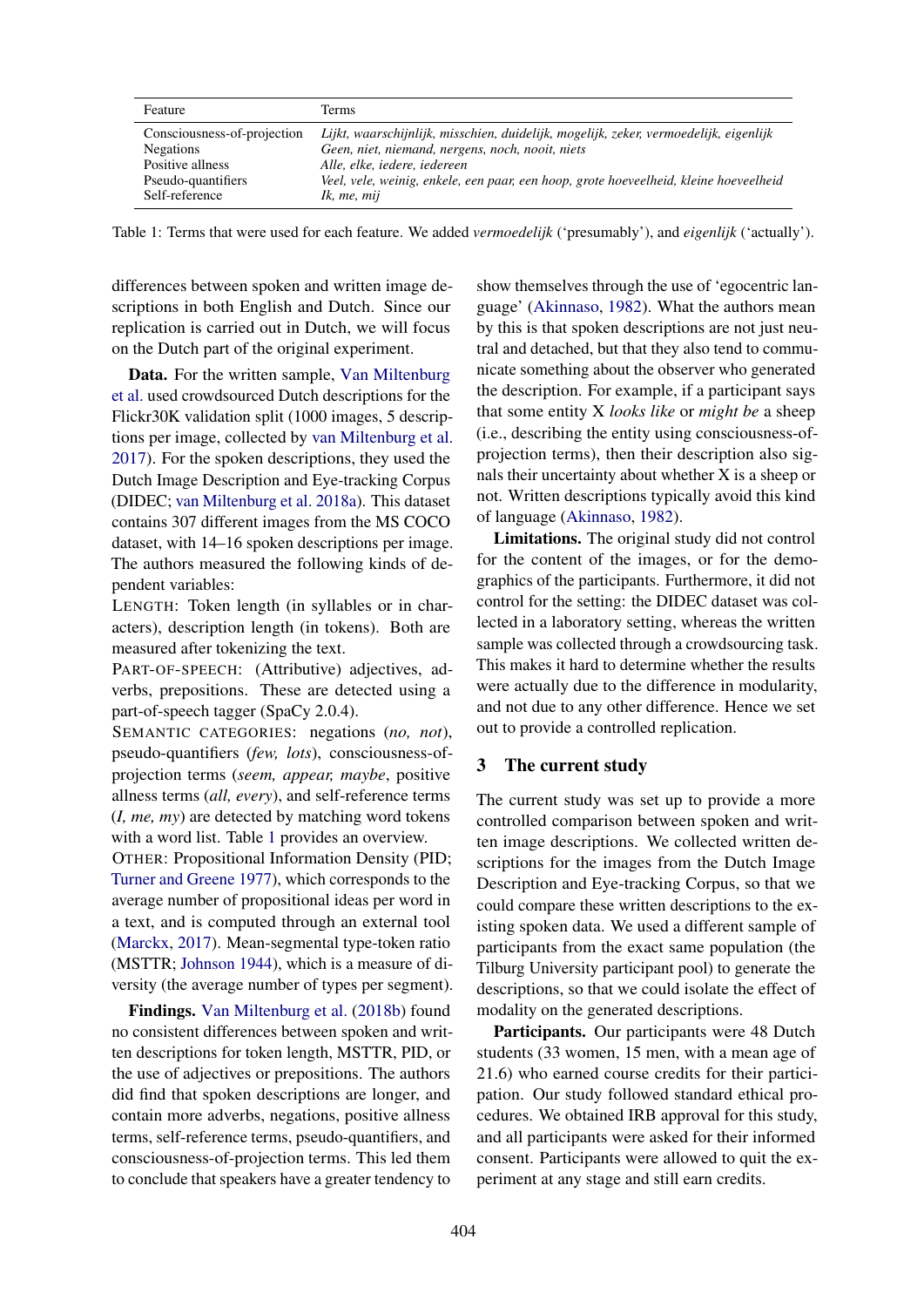Materials. We used the same 307 images (originally from MS COCO) that were used for the creation of the DIDEC dataset. In the original task, participants provided spoken descriptions for 102 or 103 images in one session. However, written language is typically slower to produce than spoken language; data from [Van Miltenburg et al.](#page-5-4) [\(2017\)](#page-5-4) shows that the median time for crowdworkers to write 5 descriptions is 294 seconds. Extrapolating from this, we expect that it would take 49 minutes to write descriptions for 50 images. To ensure that participants are able to finish the experiment within one hour (and to avoid fatigue), we shortened the lists to 51 or 52 images.

Design. We used a single-factor (modality) between-subjects design, where the participants who took part in the DIDEC study serve as the SPO-KEN group, and we collect additional responses for the WRITTEN condition. Because both sets of participants are sampled from the same population, we can compare their descriptions for the same images to examine the effect of modality. However, we do note that a within-subjects design would have more statistical power, since we would also have information about the effects of modality for each participant.[2](#page-2-0) Our choice for a between-subjects design was motivated by economic reasons: it would have been very time-consuming to build a new corpus of spoken image descriptions.

Procedure. The elicitation task is similar to the one carried out by [Van Miltenburg et al.](#page-5-6) [\(2018a\)](#page-5-6) for the DIDEC dataset. We implemented the task using Qualtrics, $3$  so as to have a simple web interface. The participants sat in a computer room with 20 computers. They were not allowed to communicate with each other. After reading the instructions and signing the consent form, participants first carried out a practice trial, after which they could ask clarification questions. For the main task, participants were presented with a list of images, and asked to describe each of the images in one short but complete sentence.

Dependent variables. Our dependent variables are almost the same as in the original study; we ignore MSTTR for reasons of space.<sup>[4](#page-2-2)</sup> We modified

<span id="page-2-4"></span>

|                         | Spoken    | Written |
|-------------------------|-----------|---------|
| Number of participants  | 45        | 48      |
| Number of descriptions  | 4604      | 2547    |
| Descriptions per image. | $14 - 16$ | $7 - 9$ |

Table 2: General statistics for the two datasets. Spoken data comes from the DIDEC dataset [\(van Miltenburg](#page-5-6) [et al.,](#page-5-6) [2018a\)](#page-5-6), written data was collected for this paper.

the original (public) scripts to prepare the results for our analysis. Whereas the original study reported average results over the aggregated data (per 1000 tokens or per description), we measure the variables for each individual description.

#### 4 Statistical analysis

In addition to the effects of modality (SPOKEN and WRITTEN), our observations (the individual descriptions) are influenced by two other factors; namely PARTICIPANT and IMAGE. To capture the random effects of both participants and images, we use a linear mixed effect model [\(Baayen et al.](#page-4-2) [2008;](#page-4-2) see [Winter](#page-5-13) [2013](#page-5-13) for a tutorial). We used the  $l$ me 4 package [\(Bates et al.,](#page-5-14) [2015\)](#page-5-14) to build our models in R [\(R Core Team,](#page-5-15) [2017\)](#page-5-15) and the lmertest package [\(Kuznetsova et al.,](#page-5-16) [2017\)](#page-5-16) to provide pvalues for linear mixed effect models. We created a separate model for each dependent variable and assessed the effect of modality for significance.<sup>[5](#page-2-3)</sup> When significant, the null hypothesis of no difference between the means of the written and spoken condition is rejected (implying there is a task effect). For each model, we specify the relevant type of distribution. We model sentence length, token length, and propositional idea density as continuous data, and assume a standard Gaussian distribution. The other variables correspond to count data, modeled using the Poisson distribution (through the glmer function).

#### 5 Results

We collected 2457 descriptions from 48 participants. Table [2](#page-2-4) provides general statistics about the spoken and written descriptions. Descriptive statistics are provided in Table [3.](#page-3-0) Compared to the spoken descriptions, written descriptions are longer, have longer tokens, and (with the exception

<span id="page-2-0"></span> $2$ This is the set-up of [Drieman](#page-5-12) [\(1962\)](#page-5-12), who asked participants to describe different paintings using either spoken or written language. However, they did not use mixed effects models, and could not investigate stimulus effects.

<span id="page-2-2"></span><span id="page-2-1"></span><sup>3</sup>An online survey platform: <https://www.qualtrics.com>

<sup>&</sup>lt;sup>4</sup>MSTTR should be analyzed using a t-test, since we cannot analyze diversity at the item level. We can only aggregate the descriptions for each participant, compute the MSTTR

scores (one per participant) and see whether there is a significant difference in the scores between the two conditions.

<span id="page-2-3"></span><sup>&</sup>lt;sup>5</sup>We use the traditional significance level of  $\alpha = 0.05$ , and correct for multiple comparisons using the Bonferroni method:  $\alpha' = 1 - (1 - \alpha)^{1/k}$ . With k=12 models,  $\alpha$ =0.00427.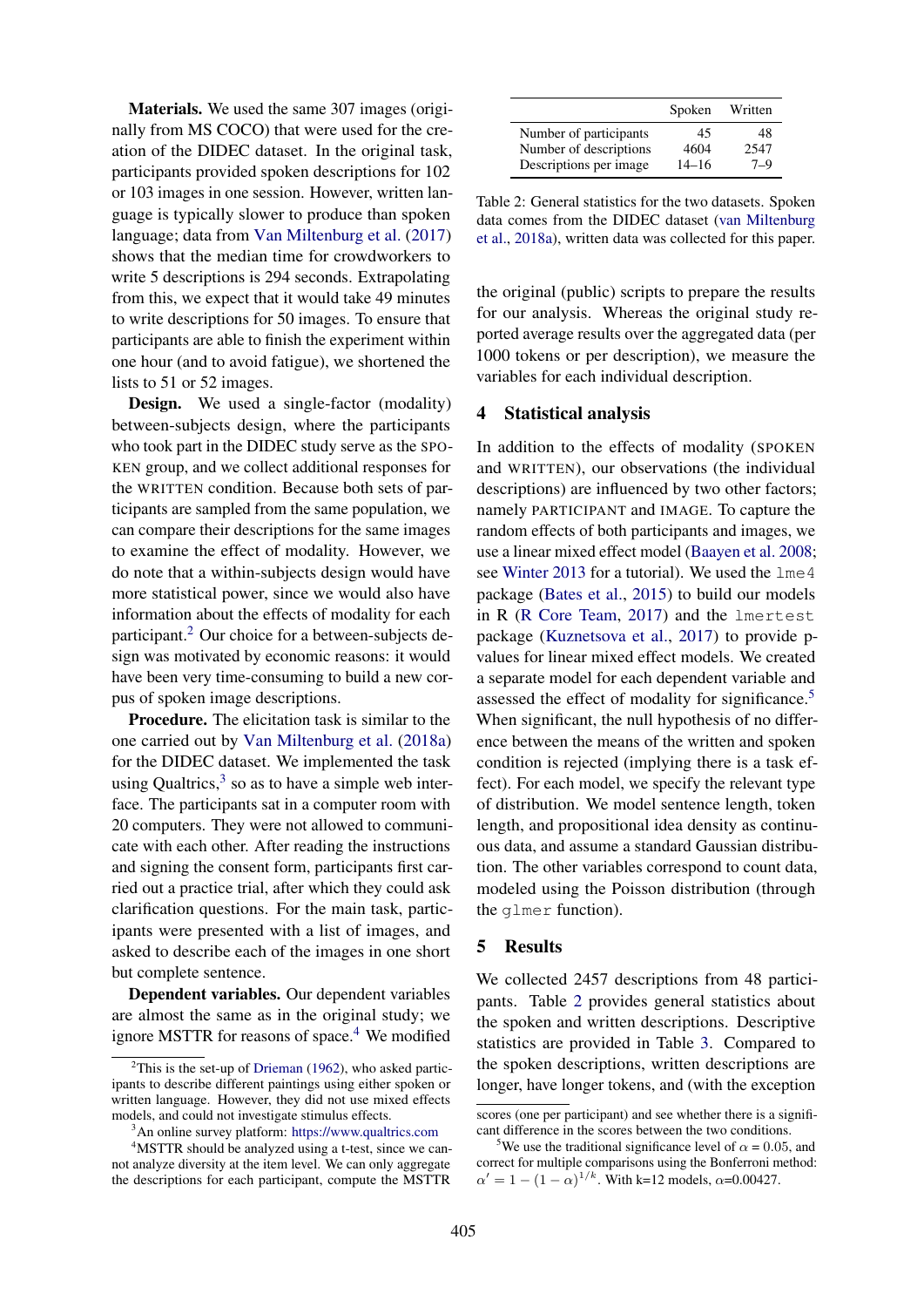<span id="page-3-0"></span>

| #   | Variable                    | Expectation | $\mu_{\text{spoken}}$ | $\mu$ diff | Data type  | $\beta$ written | SЕ    | <b>Statistic</b>    | p       |
|-----|-----------------------------|-------------|-----------------------|------------|------------|-----------------|-------|---------------------|---------|
|     | Sentence length             | s > w       | 12.621                | $+2.632$   | Continuous | 2.630           | 0.993 | t: $2.648$          | 0.010   |
| 2.  | Token length (characters)   | $s = w$     | 4.679                 | $+0.003$   | Continuous | 0.005           | 0.046 | t: $0.111$          | 0.912   |
| 3.  | Token length (syllables)    | $s = w$     | 1.519                 | $+0.001$   | Continuous | 0.001           | 0.014 | t: $0.087$          | 0.931   |
| 4.  | Propositional idea density  | $s = w$     | 0.443                 | $+0.003$   | Continuous | 0.002           | 0.006 | t: 0.367            | 0.714   |
| 5.  | Attributive adjectives      | $s = w$     | 0.495                 | $+0.071$   | Count      | 0.151           | 0.105 | z: 1.434            | 0.152   |
| 6.  | Adverbs                     | s > w       | 0.648                 | $+0.070$   | Count      | 0.092           | 0.127 | z: 0.726            | 0.468   |
| 7.  | Prepositions                | $s = w$     | 1.810                 | $+0.821$   | Count      | 0.260           | 0.069 | z: 3.768            | < 0.001 |
| 8.  | <b>Negations</b>            | s > w       | 0.010                 | $+0.005$   | Count      | 0.438           | 0.288 | z: 1.520            | 0.128   |
| 9.  | Pseudo-quantifiers          | s > w       | 0.050                 | $+0.024$   | Count      | 0.459           | 0.201 | z: 2.288            | 0.022   |
| 10. | Consciousness-of-projection | s > w       | 0.031                 | $-0.018$   | Count      | $-0.852$        | 0.364 | $z: -2.339$         | 0.019   |
| 11. | Self-reference              | s > w       | 0.145                 | $+0.072$   | Binary     | $-2.291$        | 1.010 | $z: -2.268$         | 0.023   |
| 12. | Positive allness            | s > w       | 0.004                 | $+0.001$   | Binary     |                 |       | Failed to converge. |         |

Table 3: All models with their dependent variables, whether we expect a difference (less/greater than: difference, equals: no difference), the mean results for the spoken descriptions, difference between written and spoken descriptions (w–s), the data type used in our analysis, the fixed effect  $(\beta)$  of the written modality on the outcome, the standard error, statistic, and the p-value for the model.

of consciousness-of-projection terms) contain more terms from each category. The direction of these differences is surprising, because they are opposite to our expectations (again with the exception of consciousness-of-projection terms). For example, we expected spoken descriptions to be longer than written ones, indicated as 's > w' in Table [3.](#page-3-0)

To assess whether these observed differences generalize outside of this particular dataset, we assessed their statistical significance using the linear mixed effect models described earlier.

Model convergence. Initially, the models for token length (syllables), self-reference, and allness terms failed to converge (i.e. find stable estimates of the effects). We addressed this issue in two ways: 1. For the token length model, we used a different optimizer (bobyqa); 2. For self-reference and allness terms, we modeled the presence or absence of the relevant terms with a binomial distribution. After this, only the model for positive allness failed to converge; likely because only 30 out of 7,056 descriptions contained positive allness terms —not enough positive examples.

Main results. The last four columns of Table [3](#page-3-0) show the effect of modality on the dependent variables (full models are in the supplementary materials). We only found a significant effect of modality on the use of prepositions: written descriptions use more prepositions than spoken ones.

We found no significant effect of modality on any of the other dependent variables. (Note that this is partly due to the Bonferroni correction we applied earlier. If we had not corrected for multiple comparisons, we would have judged the models for sentence length, pseudo-quantifiers, consciousness-

of-projection terms, and self-reference terms to be significant at  $\alpha = 0.05$ .) This means that while those models may capture general tendencies in the data, there are no consistent differences between spoken and written language for these variables.

Model interpretation. Although most of our analyses do not show significant differences, we can still interpret the way they capture the overall distribution of the data. The strongest nonsignificant effect is observed for sentence length; on average, written descriptions are  $\beta$ =2.6 words longer than spoken ones.

# 6 Discussion

We will now briefly summarize and explain our results, before discussing their implications.

## 6.1 Summary of the results

We aimed to replicate the findings by [van Mil](#page-5-0)[tenburg et al.](#page-5-0) [\(2018b\)](#page-5-0), who looked at modality effects in the elicitation of NLG corpus data. Like the original authors, we found no significant difference for token length, PID, or the use of adjectives. While [Van Miltenburg et al.](#page-5-0) did not find a consistent difference in the use of prepositions for both English and Dutch prepositions, we replicate their finding that written Dutch descriptions contain more prepositions than spoken ones. This is in line with earlier findings by [Drieman](#page-5-12) [\(1962\)](#page-5-12) and [Chafe and Danielewicz](#page-5-17) [\(1987\)](#page-5-17).

All other effects disappear in a controlled setting. This is not to say that there is no effect of modality, but that the effect is smaller than can be detected with these variables and this elicitation method. We are unsure how the original effects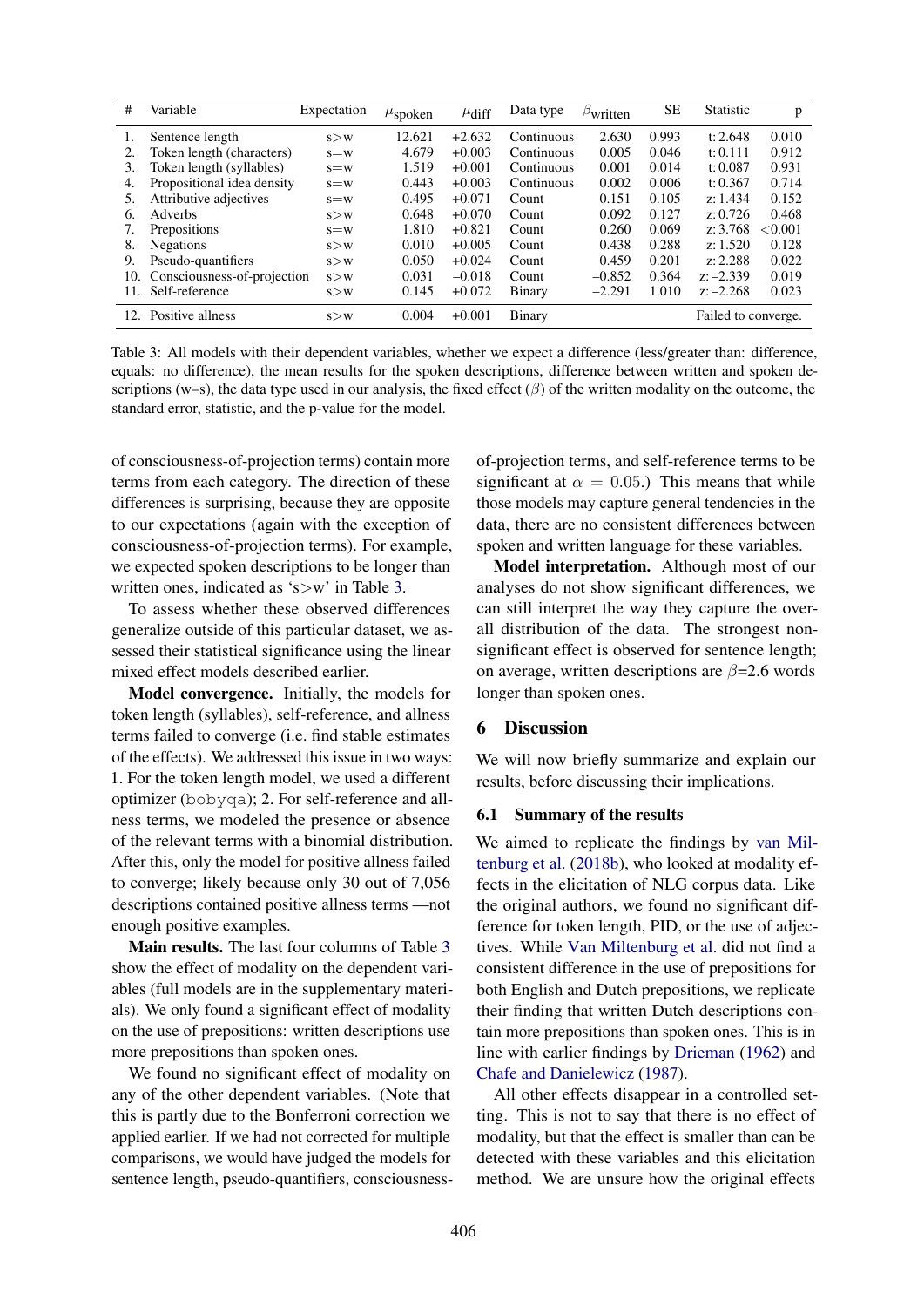emerged, but a likely explanation lies in the differences between the datasets used in the original study (which contain different images, and were collected in a different setting, with less comparable participants). This shows the importance of setting up a controlled study, where such differences are minimized, and we can isolate the factor that we are interested in (here: modality).

## 6.2 Rarity and the need for guidelines

One other factor contributing to the difficulty of finding statistically significant effects for modality is that many of the phenomena under investigation are low-frequent. Positive allness terms are the most extreme case, occurring in 0.4% of all spoken descriptions. But attributive adjectives, negations, pseudo-quantifiers, consciousness-ofprojection terms, and self-reference terms also occur in less than half of the spoken descriptions.

It appears that only changing the modality is not enough to observe a (strong) task effect. If we want participants to produce different kinds of descriptions, they will probably need guidelines, with explicit instructions to change their behavior. But this raises the next issue: what should those guidelines look like?

## 6.3 Usefulness of different modalities

One of the reasons cited by [van Miltenburg et al.](#page-5-0) [\(2018b\)](#page-5-0) to look at spoken image descriptions is that they might provide more natural examples of how people generally talk about images. After all: speech is a more primary form of language (cf. [Biber](#page-5-18) [1988,](#page-5-18) Chapter 1). Their naturalness would make spoken descriptions more suitable for training voice-operated image description systems.

Our results show that changing the modality of the elicitation task does not necessarily yield qualitatively different descriptions, let alone more natural descriptions. Importantly, our study does not say anything about the *usefulness* of typical features of spoken language. User studies may still find that emulating the spoken style (as presented in the literature) positively/negatively affects users' appreciation of the output. After establishing desirable properties that image descriptions should have, we can define guidelines for what image descriptions should look like. We may then be able to alter the elicitation task in such a way that participants provide suitable descriptions. Here, the question arises: how do you know whether the elicitation task is successful? This brings us to our next point.

### 6.4 Statistics as a manipulation check

Our failure to replicate the effects of modality for all variables (except the use of prepositions) suggests that (at least for those other variables) it does not matter in which modality you collect the descriptions; they will look more or less the same. In other words, our study served as a *manipulation check*, to see if the manipulation (changing the modality of the elicitation task) had the desired effect (changing the style of the descriptions). In this case, the manipulation turned out to be unsuccessful. We hope that our study provides a good example for showing (or refuting) the robustness of different task effects in NLG. Note that, for a check like this to be possible, one needs to establish a metric or set of metrics that can be used to quantify the phenomenon that you're interested in.

# 7 Conclusion

We presented a controlled study to evaluate task effects in an NLG elicitation task, namely image description. We used mixed effects models to filter out the effects of participants and individual stimuli. Using these models, we learned that modality alone has a minimal effect on the content of the descriptions. Thus, a stronger manipulation is needed to obtain different kinds of descriptions. The methodology used in this paper is suitable for running pilot studies to check whether task manipulations are successful. We hope that future studies will adopt this methodology, so as to ensure fruitful data collection.

# 8 Acknowledgments

This study is based on the MA thesis of the second author. The design was approved by the Research Ethics and Data Management Committee at Tilburg University, reference: REC #2018/56.

## References

- <span id="page-4-0"></span>F Niyi Akinnaso. 1982. On the differences between spoken and written language. *Language and speech*, 25(2):97–125.
- <span id="page-4-1"></span>Malihe Alikhani and Matthew Stone. 2019. ["caption"](https://www.aclweb.org/anthology/W19-1806) [as a coherence relation: Evidence and implications.](https://www.aclweb.org/anthology/W19-1806) In *Proceedings of the Second Workshop on Shortcomings in Vision and Language*, pages 58–67, Minneapolis, Minnesota. Association for Computational Linguistics.
- <span id="page-4-2"></span>R Harald Baayen, Douglas J Davidson, and Douglas M Bates. 2008. Mixed-effects modeling with crossed